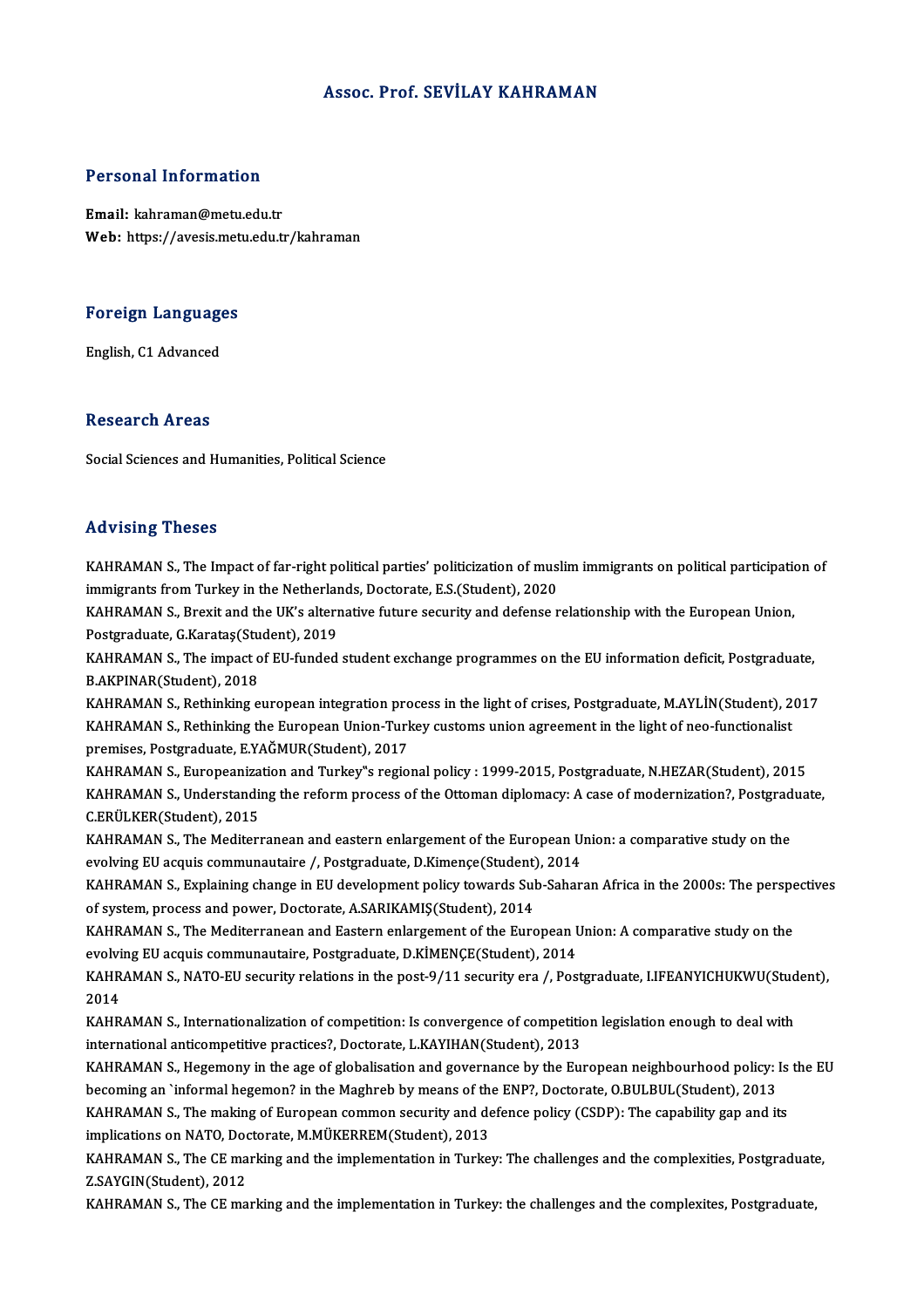Z.Saygın(Student),2012

KAHRAMAN S., European Union?Africa relations in the 21st century, Postgraduate, A.AGUFANA(Student), 2011 KAHRAMAN S., European Union – Africa relations in the 21st Century, Postgraduate, M.Agufana(Student), 2011 KAHRAMAN S., European Union?Africa relations in the 21st century, Postgraduate, A.AGUFANA(Student), 2011<br>KAHRAMAN S., European Union – Africa relations in the 21st Century, Postgraduate, M.Agufana(Student), 2011<br>KAHRAMAN S KAHRAMAN S., European Union – Africa relations in t<br>KAHRAMAN S., The Middle East as a regional security<br>the JDP rule, Postgraduate, E.VURAL(Student), 2010<br>KAHRAMAN S. Reforming the European Union budge KAHRAMAN S., The Middle East as a regional security complex: Continuities and changes in Turkish foreig<br>the JDP rule, Postgraduate, E.VURAL(Student), 2010<br>KAHRAMAN S., Reforming the European Union budget: A social construc

the JDP rule, Postgraduate, E.VURAL(Student), 2010<br>KAHRAMAN S., Reforming the European Union budget: A social constructivist policy approach, Doctorate,<br>M.DENİZ(Student), 2010 KAHRAMAN S., Reforming the European Union budget: A social constructivist policy approach, Doctorate,<br>M.DENİZ(Student), 2010<br>KAHRAMAN S., Analysis of the role of the European Union as a foreign and security policy actor in

M.DENİZ(Student), 2010<br>KAHRAMAN S., Analysis of the role of the European Union as a foreign<br>The Middle East Peace Process, Doctorate, T.ÖZGÜR(Student), 2010<br>KAHRAMAN S. Segurity through integration: The EU as a pluralistic KAHRAMAN S., Analysis of the role of the European Union as a foreign and security policy actor in the post-9/11 era:<br>The Middle East Peace Process, Doctorate, T.ÖZGÜR(Student), 2010<br>KAHRAMAN S., Security through integratio

The M<br>KAHR<br>2008<br><sup>KAHR</sup> KAHRAMAN S., Security through integration: The EU as a pluralistic security community, Postgraduate, P.AŞA<br>2008<br>KAHRAMAN S., A content analysis of the security dimension of the Turkish accession to the European Union,<br>Post

2008<br>KAHRAMAN S., A content analysis of the security dimension of the Turkish accession to the European Union,<br>Postgraduate, A.SAYIN(Student), 2008 KAHRAMAN S., A content analysis of the security dimension of the Turkish accession to the European Union,<br>Postgraduate, A.SAYIN(Student), 2008<br>KAHRAMAN S., The effectiveness of the European Union as a normative power: Huma

Postgraduate, A.SAYIN(Student), 2008<br>KAHRAMAN S., The effectiveness of the European<br>of Turkey, Postgraduate, Y.SELİM(Student), 2008<br>KAHRAMAN S., The European neighbourbood pol KAHRAMAN S., The effectiveness of the European Union as a normative power: Human rights conditionality in<br>of Turkey, Postgraduate, Y.SELİM(Student), 2008<br>KAHRAMAN S., The European neighbourhood policy:An effective foreign

of Turkey, Postgraduate, Y.SELİM(Student), 2008<br>KAHRAMAN S., The European neighbourhood policy:An effective foreign policy tool for the European Union?, Postgraduate, B.MAZLUM(Student), 2007

KAHRAMAN S., Avrupa-Akdeniz ortaklığı'nın güvenlik boyutunda Ab'nin uluslararası aktörlüğünün değerlendirilmesi,<br>Postgraduate, S.GÖKSU(Student), 2007 KAHRAMAN S., Avrupa-Akdeniz ortaklığı'nın güvenlik boyutunda Ab'nin uluslararası aktörlüğünün değerlendirilmesi,<br>Postgraduate, S.GÖKSU(Student), 2007<br>KAHRAMAN S., Evolution of European Security and Defense Policy and its p

Postgi<br>KAHR<br>2007<br><sub>KAHP</sub> KAHRAMAN S., Evolution of European Security and Defense Policy and its prospects, Postgraduate, S.MENGİ(St<br>2007<br>KAHRAMAN S., Kalkınmada işbirliğinde siyasi koşulluluk: Lome/cotonou ortaklığı-eleştirel bakış, Postgraduate,<br>

2007<br>KAHRAMAN S., Kalkınmada işbirliğinde siyasi koşulluluk: Lome/cotonou ortaklığı-eleştirel bakış, Postgraduate,<br>S.GÜVEN(Student), 2007 KAHRAMAN S., Kalkınmada işbirliğinde siyasi koşulluluk: Lome/cotonou ortaklığı-eleştirel bakış, Postgraduate,<br>S.GÜVEN(Student), 2007<br>KAHRAMAN S., A comparative study of the European Union's enlargement strategy towards Tur

S.GÜVEN(Student), 2007<br>KAHRAMAN S., A comparative study of the European Union's enlargem<br>respect to the environmental aid, Postgraduate, Ş.Bilgi(Student), 2007<br>KAHRAMAN S. A comparative study of the EU's enlargement strate KAHRAMAN S., A comparative study of the European Union's enlargement strategy towards Turkey and Bulgaria with<br>respect to the environmental aid, Postgraduate, Ş.Bilgi(Student), 2007<br>KAHRAMAN S., A comparative study of the

respect to the environmental aid, Postgraduate, Ş.Bilgi(Student), 2007<br>KAHRAMAN S., A comparative study of the EU's enlargement strategy towards Turkey and Bulgaria with respect to<br>environmental aid, Postgraduate, S.BİLGİ(

KAHRAMAN S., Enlargement, foreign policy and conflict management: Assessing the EU impact on the Turco-Hellenic environmental aid, Postgraduate, Ş.BİLGİ(Student)<br>KAHRAMAN S., Enlargement, foreign policy and<br>conflict, Postgraduate, H.AKIN(Student), 2006<br>KAHRAMAN S., The European peighbourheed KAHRAMAN S., Enlargement, foreign policy and conflict management: Assessing the EU impact on the Turco-Hellenic<br>conflict, Postgraduate, H.AKIN(Student), 2006<br>KAHRAMAN S., The European neighbourhood policy: an assertive ini

conflict, Postgraduate, H.AKIN(Student), 2006<br>KAHRAMAN S., The European neighbourhood <sub>]</sub><br>Union, Postgraduate, D.Şimşek(Student), 2006<br>KAHRAMAN S. The European neighbourhood ; KAHRAMAN S., The European neighbourhood policy: an assertive initiative with unsufficient means by the European<br>Union, Postgraduate, D.Şimşek(Student), 2006<br>KAHRAMAN S., The European neighbourhood policy: An assertive init

Union, Postgraduate, D.Şimşek(Student), 2006<br>KAHRAMAN S., The European neighbourhood p<br>Union, Postgraduate, D.ŞİMŞEK(Student), 2006<br>KAHRAMAN S. An analysis of the mineritise issu KAHRAMAN S., The European neighbourhood policy: An assertive initiative with insuffcient means by<br>Union, Postgraduate, D.ŞİMŞEK(Student), 2006<br>KAHRAMAN S., An analysis of the minorities issue in Turkey-European Union relat

Union, Postgraduate, D.ŞİMŞEK(Student), 2006<br>KAHRAMAN S., An analysis of the minorities issue in Turkey-European Union relations, Postgraduate,<br>H.ÖVÜNÇ(Student), 2006 KAHRAMAN S., An analysis of the minorities issue in Turkey-European Union relations, Postgraduate,<br>H.ÖVÜNÇ(Student), 2006<br>KAHRAMAN S., The specifity of the eastern enlargement: A unique experience for the EU, Postgraduate,

H.ÖVÜNÇ(Student), 2006<br>KAHRAMAN S., The specifity<br>B.ERDEMİR(Student), 2005<br>KAHRAMAN S., Domografis é KAHRAMAN S., The specifity of the eastern enlargement: A unique experience for the EU, Postgradu<br>B.ERDEMİR(Student), 2005<br>KAHRAMAN S., Democratic deficit in the European Union, Postgraduate, A.BİRBEN(Student), 2005<br>KAHRAMA

B.ERDEMİR(Student), 2005<br>KAHRAMAN S., Democratic deficit in the European Union, Postgraduate, A.BİRBEN(Student), 2005<br>KAHRAMAN S., An analysis of the actorness of the EU in the World Trade Organization, Postgraduate, V.Süm KAHR<br>KAHR<br>2004<br><sup>KAHR</sup> KAHRAMAN S., An analysis of the actorness of the EU in the World Trade Organization, Postgraduate, V.Sümer(Studen<br>2004<br>KAHRAMAN S., The evolving concept of flexible integration within the Europen Union: A tool for managing

2004<br>KAHRAMAN S., The evolving concep<br>Postgraduate, B.ER(Student), 2004<br>KAHRAMAN S. The evolving concep KAHRAMAN S., The evolving concept of flexible integration within the Europen Union: A tool for managing diversity?,<br>Postgraduate, B.ER(Student), 2004<br>KAHRAMAN S., The evolving concept of flexible integration within the Eur

Postgraduate, B.ER(Student), 2004<br>KAHRAMAN S., The evolving concep<br>Postgraduate, B.Er(Student), 2004<br>KAHRAMAN S. The presses of refe KAHRAMAN S., The evolving concept of flexible integration within the European union : a tool for managing diversit<br>Postgraduate, B.Er(Student), 2004<br>KAHRAMAN S., The process of reform of the structural funds in European Un

Postgraduate, B.Er(Student), 2004<br>KAHRAMAN S., The process of reform of the structural funds in European Union, Postgraduate, Z.ÖZMEN(Student),<br>2004 KAHRAMAN S., The process of reform of the structural funds in European Union, Postgraduate, Z.ÖZMEN(Student),<br>2004<br>KAHRAMAN S., An analysis of the actorness of the European Union in the World Trade Organization, Postgradua

2004<br>KAHRAMAN S., An analysi<br>V.SÜMER(Student), 2004<br>KAHRAMAN S., European KAHRAMAN S., An analysis of the actorness of the European Union in the World Trade Organization<br>V.SÜMER(Student), 2004<br>KAHRAMAN S., European civil society : An emerging agenda, Postgraduate, Ş.ÖZGE(Student), 2003<br>KAHRAMAN

KAHRAMAN S., European civil society : An emerging agenda, Postgraduate, Ş.ÖZGE(Student), 2003

V.SÜMER(Student), 2004<br>KAHRAMAN S., European civil society : An emerging agenda, Postgraduate, Ş.ÖZGE(Student), 2003<br>KAHRAMAN S., The European Union: An international political actor in the making, Postgraduate, E.UZGÖREN(